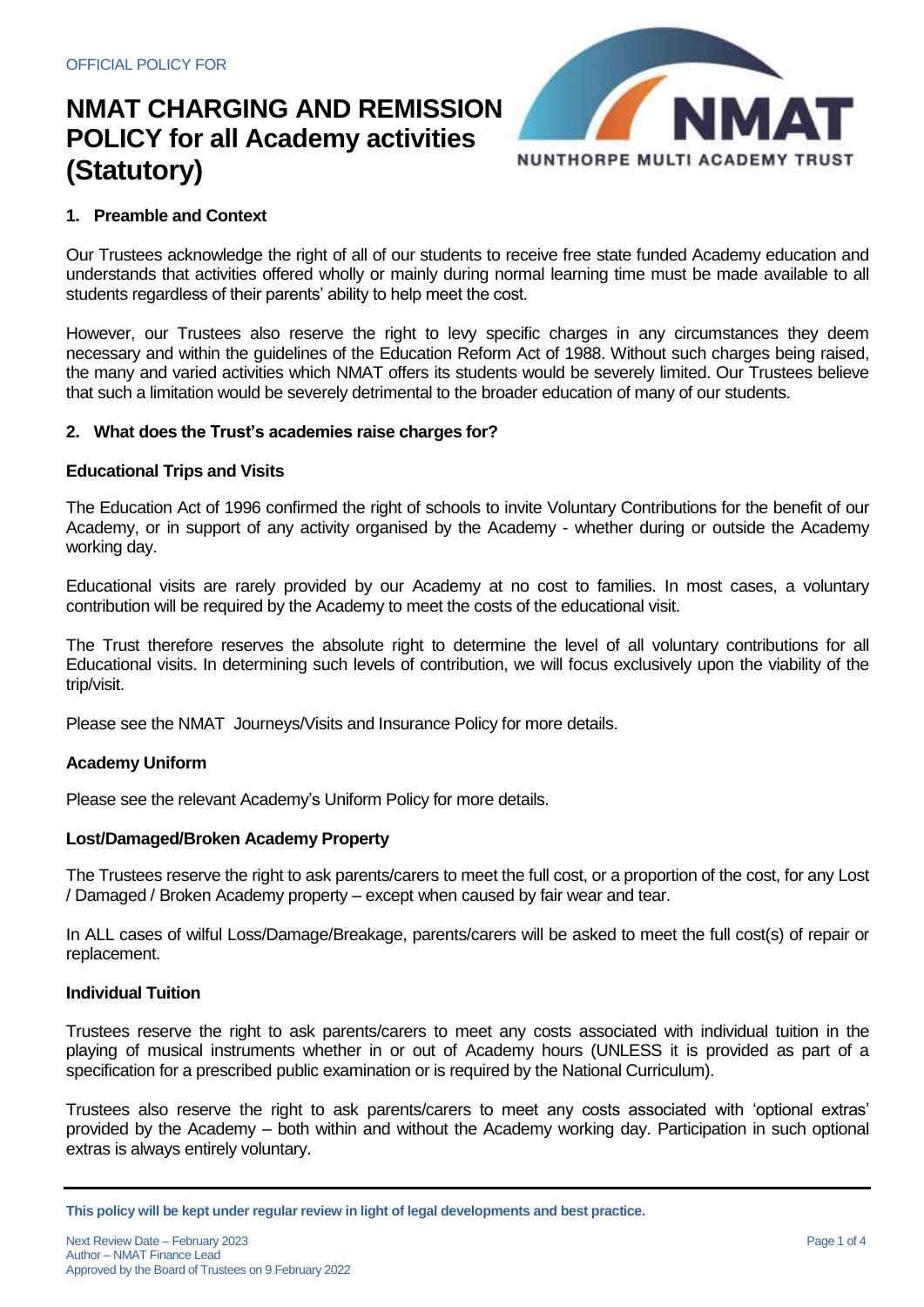

# **Finished Products/Charging in Kind**

Where parents/carers have expressed a wish in advance to have a finished product made at Academy (e.g. in D&T, Art etc) a charge will be made at cost price. Parents/carers will know the charge for such products in advance.

'Vulnerable Students' will be able to access PPG funding for specific costs for projects within certain subjects e.g. D&T. These costs will have been agreed between departments and the relevant Senior Leader and parents/carers notified in advance when charging letters are issued.

## **Public Examinations – including 're-sits'**

Trustees will routinely expect the Academy to meet all the costs of all initial public examinations for all students. The Academy will not, however, meet even those initial costs when students have failed to prepare adequately for the examination. The Academy will, routinely, pay for one examination re-sit unless extenuating circumstances dictate that we fund more. However, for any student who has failed to prepare adequately for any examination, the Academy will not, routinely, fund any re-sits including the first.

Parents/carers will NEVER be charged for examination re-sits where extenuating circumstances exist – e.g. when a student has been ill. Parents/carers should seek advice from the Exams Officer in such circumstances.

### **Transport**

The Trust will not fund transport costs for activities not provided by the Academy, unless by prior agreement of the Trust.

#### **Freedom of Information Requests**

Please see our separate Freedom of Information Policy and Schedule

#### **Copies of Student Files**

Trustees will routinely levy an administration charge for the preparation of such files for parents. (This charge is reviewed annually as part of the Publication Scheme).

#### **Private Use of Academy Facilities by students**

Private use of our Academy's telephone, e-mail and reprographic facilities by our students is routinely not permitted.

In the rare case that a private telephone call is made and is deemed to be an emergency, no charge is made.

#### **3. Which families might be entitled to exemption from such charges?**

Students in receipt of Free Academy Meals (FSM) Students who are Adopted from Care Students whose parents/carers are Serving in the Armed Forces

**This policy will be kept under regular review in light of legal developments and best practice.**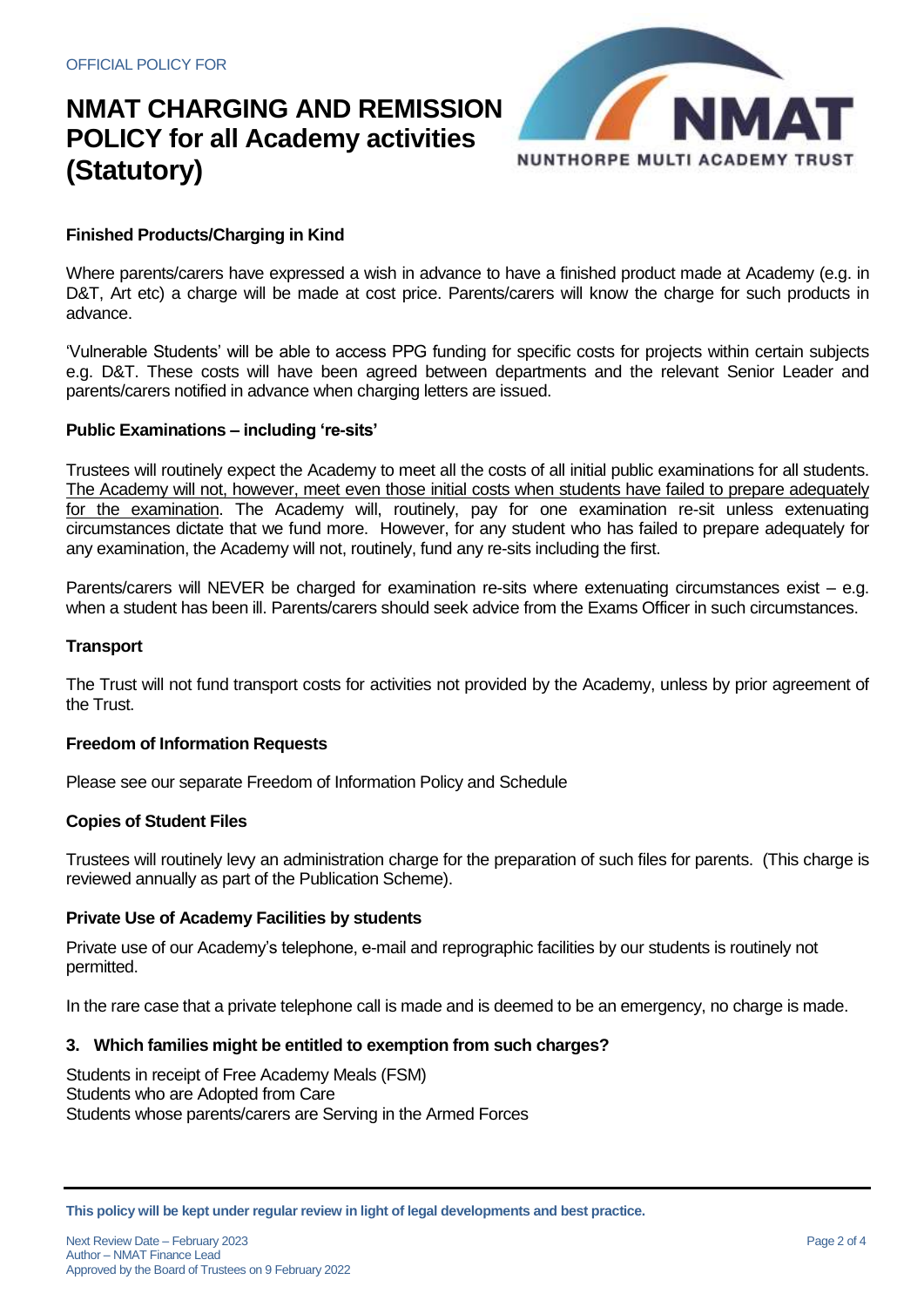

Parents/carers of students who are in receipt of the following support payments will, in addition to having a Free Academy Meals ('FSM') entitlement, also be entitled to the remission of charges:

- Income Support;
- Income-based Jobseeker's Allowance;
- Income-related Employment and Support Allowance
- Support under part V1 of the Immigration and Asylum Act 1999;
- the guaranteed element of Pension Credit
- Child Tax Credit (provided there is no entitlement to Working Tax Credit and have an annual gross income of no more than £16,190)
- Working Tax Credit run-on paid for 4 weeks after you stop qualifying for Working Tax Credit
- Universal Credit if applying on or after 1 April 2018 household income must be less than £7,400 a year (after tax and not including any benefits received)

### **IT SHOULD BE NOTED THAT IF YOU ARE IN RECEIPT OF WORKING TAX CREDIT ON A REGULAR BASIS YOU WILL NOT QUALIFY FOR FREE SCHOOL MEALS**

When arranging a chargeable activity such parents/carers will be invited in confidence for the remission of charges in full or in part.

The NMAT Finance Lead will make authorisation for such remission having sought the opinion of the relevant staff.

## **4. Refunds**

If an activity or trip is cancelled by the Academy, a full refund will be applicable. Where such events are forcibly cancelled by the Trust but through no fault of the Academy (e.g. staff industrial action, unusual weather etc.) refunds will **not** be applicable.

If a student withdraws from an activity or trip, a refund will only be paid if the place can be filled by another student or if the Academy is refunded for paid transport, accommodation and entrance fees. Such refund will be subject to an administration charge of £5 as with the dispensing of surpluses (see the Academy's Journey/Visit and Insurance Policy).

Where applicable, individual trip letters will give details of any 'cut-off' dates for non-refundable elements of activity or trip costs.

## **5. Equal Opportunities**

The Executive Principal will ensure that the Academy's equal opportunities policies are observed in implementing the policy.

## **6. Responsibilities**

Trustees are responsible for making and reviewing the policy in line with our Policy Review Schedule.

The NMAT Finance Lead is responsible for the implementation of the policy and ensuring that staff, parents/carers and students know the details as appropriate, in conjunction with the Academy's Local Governing Body.

**This policy will be kept under regular review in light of legal developments and best practice.**